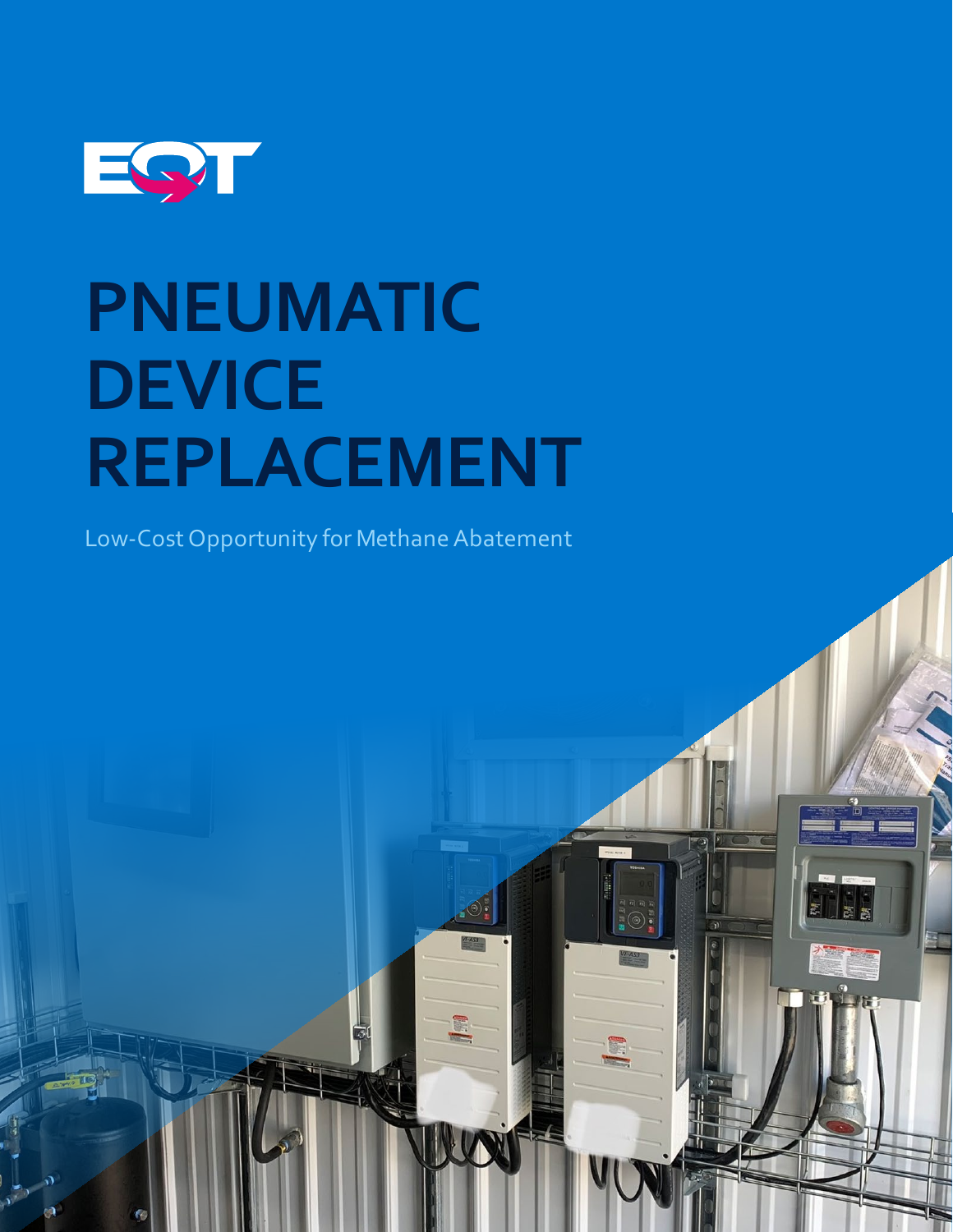### **Overview**

The replacement of natural-gas driven pneumatic devices represents a meaningful – and when done correctly, relatively low cost – opportunity for reducing methane emissions within the oil and natural gas production industry.

In June 2021, EQT Corporation (EQT), the largest producer of natural gas in the United States, announced it was pursuing a full-scale replacement of its over 8,000 natural gas-driven pneumatic devices across its asset base by the end of 2022, with a total projected cost of approximately \$20 million. This project alone represents a substantial majority of the methane abatement that is expected to result in EQT's reducing its methane emissions intensity<sup>[1](#page-1-0)</sup> by approximately 65% versus 2018 levels.

Highlighting the important role that replacing natural gas-driven pneumatic devices presents, in November 2021, the U.S. Environmental Protection Agency (EPA) proposed standards that would require subject operators to transition to zero-methane emission pneumatics at new and existing facilities.

The following outlines the work and research conducted by EQT's Production and Environmental teams to target low-cost opportunities for abating methane emissions from natural gas-driven pneumatic devices.

#### **Background**

Pneumatic devices are pervasive in the oil and natural gas production industry, serving as a primary method for managing produced fluids in separators, scrubbers, and filters. For example, EQT has historically used over 8,000 pneumatic devices to regulate gas and liquid separation or to activate safety shutdown devices. A variety of methods, including natural gas, compressed air, nitrogen, or electricity, can be used to power pneumatic devices. The most prevalent methods in the industry are natural gasdriven pneumatic devices, which use pressurized gas to actuate valves and controls and subsequently vent the natural gas once the discrete action is complete.

It is estimated that there are over one million natural gas-driven pneumatic devices currently deployed in the United States oil and gas production sector, and these pneumatics account for over 35% of the sector's methane emissions. We believe a substantial majority of these emissions are abatable at a relatively low cost.



*Motor drives regulate the compressor speed to match the air needs of the pad.*

<span id="page-1-0"></span> $1$  Represents Scope 1 methane emissions intensity of EQT's Production segment for assets owned as of June 30, 2011.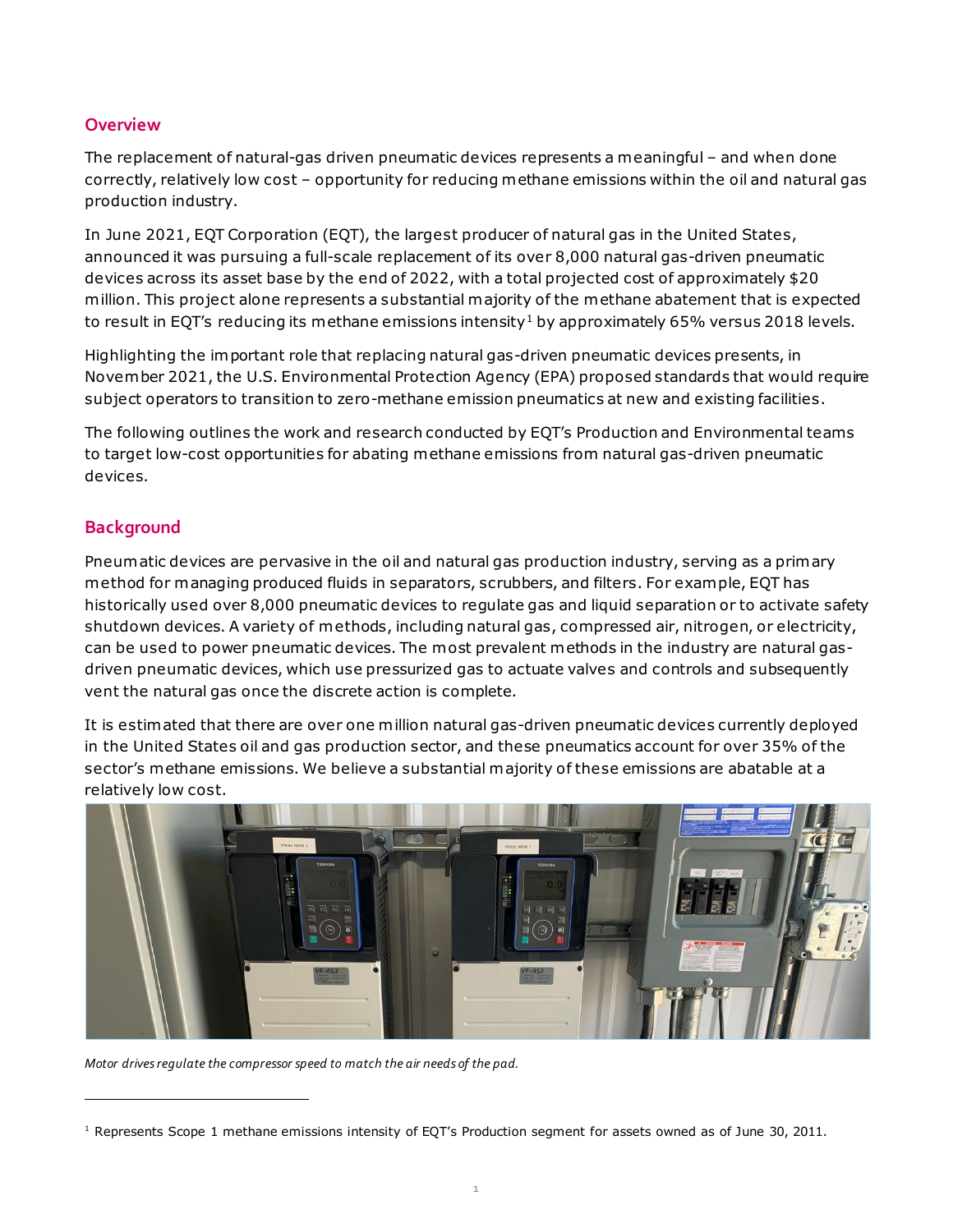## **Strategic Rationale for Replacing Natural Gas-Driven Pneumatic Devices**

The replacement of natural gas-driven pneumatic devices represents a key strategic opportunity for industrial self-help. It presents one of the highest correlations between action and emissions reduction of all methane emissions abatement opportunities. And it is the most actionable and impactful today: it requires no technological breakthrough, and its results will be felt within the decade.

Using EQT's program as an example, over the course of two years, the company will have reduced its methane emissions by over 50% principally because of pneumatic replacement. While the methane emissions reduction opportunity and speed and cost with which it can be captured will vary among operators, we believe industry as a whole can make meaningful strides in reducing methane emissions in short order by focusing on natural gas-driven pneumatics.

For most operators, the low cost of a replacement program will translate into a value additive action in a world that ascribes a price to carbon or methane. Using EQT as an example, based on EPA emissions factors and assuming an emissions abatement life (*i.e.*, the period of time for which methane emissions are abated by replacement) of 15 years, pneumatic replacement represented a \$3/ton of CO<sub>[2](#page-2-0)</sub>e project.<sup>2</sup>

In summary, for many operators, replacing natural gas-driven pneumatic devices will be the quickest, lowest-cost opportunity to meaningfully reduce methane emissions. And meaningfully reducing methane emissions itself represents a key strategic opportunity for the oil and gas industry.

It is important reputationally, demonstrating to our stakeholders that we will act on areas of concern in our collective efforts to address global climate change.

It is important politically, allowing industry to highlight the progress it has made and compare that to sectors that comprise the remaining approximately 70% of domestic methane emissions.

And it is important financially, not only in de-risking long-term demand but also in potentially capturing increased global market share.[3](#page-2-1)

### **EQT's Pneumatic Replacement Program – Background**

The purpose of this white paper is to explain the best practices identified by EQT's Production and Environmental teams in seeking to replace natural gas-driven pneumatic devices. Over the course of our team s' analysis of potential solutions, it became apparent that we could both significantly accelerate replacement and limit costs<sup>[4](#page-2-2)</sup> versus initial projections by adopting these best practices. We hope that the following can provide similar benefits to your organization.

<span id="page-2-0"></span><sup>2 \$20</sup> million  $\div$  (8,000 pneumatics  $\times$  51.52 metric tons CO2e per pneumatic per year  $\times$  15 years) = \$3/metric ton of CO2e

<span id="page-2-1"></span><sup>3</sup> We are seeing increasing traction in pricing differentiation in both natural gas and oil based on the emissions intensities of operators and operations. At EQT, we believe this trend will only increase. The international community, and in particular Europe, has begun to place a premium on the carbon intensity of imported hydrocarbons. Differentiation between U.S. supply and that of other major producing countries – many of which have nationalized or pseudo-nationalized production with a history of underinvestment in emissions management – will strengthen our competitiveness for global market share.

<span id="page-2-2"></span><sup>4</sup> Our initial internal projections leveraging primarily electric drives were in excess of \$80 million.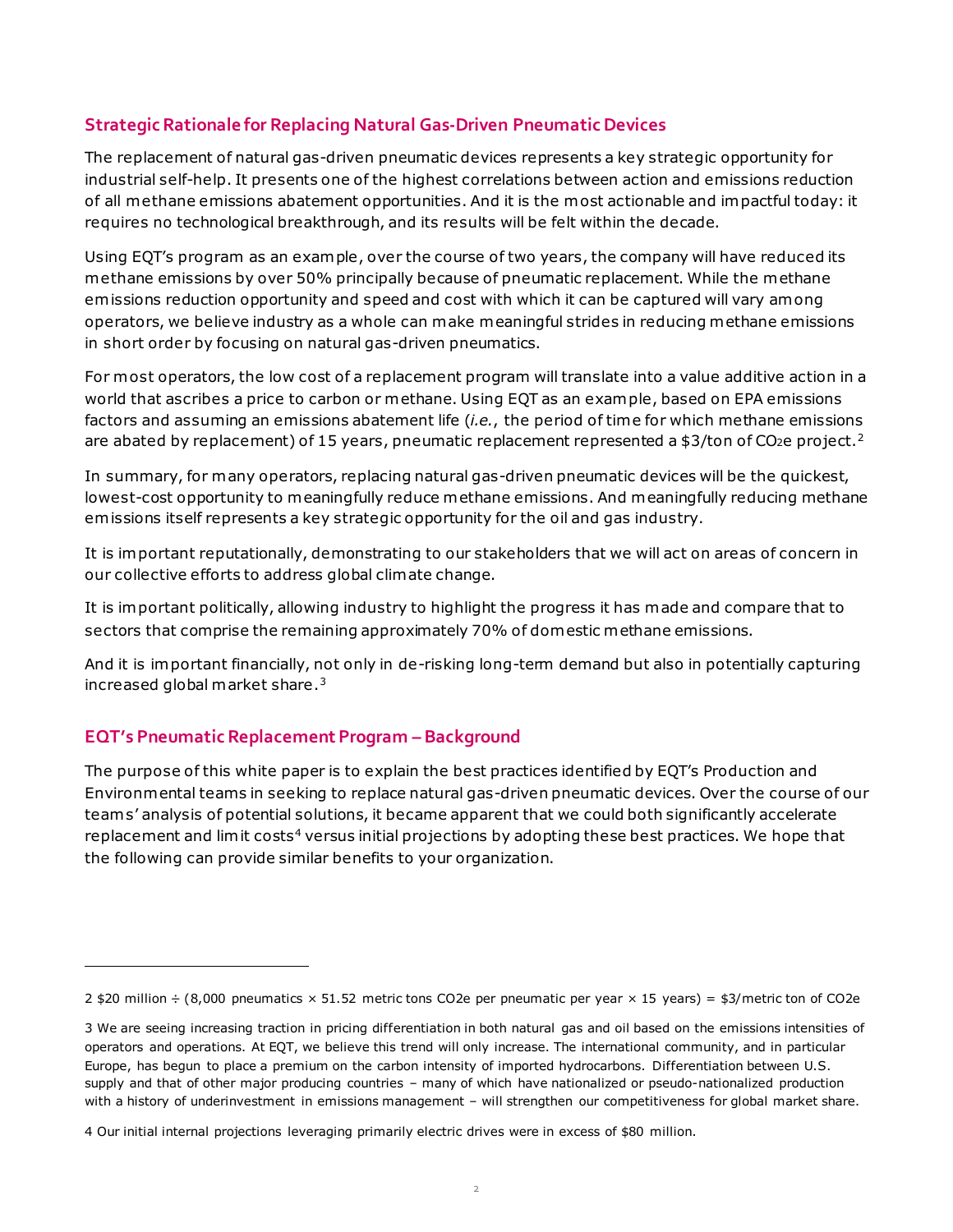# **Pneumatic Device Inventory – Program Success Depends on Accurate Counts**

Quantifying an accurate number of pneumatic devices deployed in the field is critical to the economic and operational success of a large-scale replacement program. Legacy, modified, or non-standard facility designs over a long period of time can add to the challenge of inventorying in-service pneumatic devices. A comprehensive, field-wide engineering review of in-service pneumatic device counts and assumptions is highly recommended as part of the early due diligence phase.

Before large-scale program execution, it is recommended that the operator develop, at minimum, the following procedures:

- Process for high level accounting of the number of low- and high-bleed pneumatic devices per vessel.
- Process for removing from service and decommissioning inactive pneumatic devices and vessels (i.e. oil dump on a three-phase separator for a well only producing natural gas and water). This can be a simple administrative correction / data collection exercise that can have a significant impact on the number of natural gas-driven pneumatic devices to be replaced.

Completing this exercise and gaining accuracy on the overall asset inventory helps enhance engineering analysis, strategy, and budgetary forecasting.

It is also recommended that the operator review and identify potential emissions sources at all locations that are not necessarily associated with pneumatic dumps. These devices are captured as a separate emissions source, but should be factored into the overall emissions reduction strategy. The accurate count will be a significant overall driver for the direction of the replacement program, as it will drive the engineering specifications and design of the alternative pneumatic device as well as the overall cost of the replacement program.

#### **Accurate Count = Accurate Engineering = Accurate Costs = Successful Replacement Campaign**

### **Best Alternative Solutions**

With an accurate count of the number of devices utilized at the operator's facilities and a true understanding of the methane emitted, the operator will be able to make better decisions with a focus on engineering and costs. The next step is determining the best alternative solution to retrofit or replace the pneumatic devices within its asset inventory. Key considerations for identifying alternative solutions are:

- Reliability
- Maintenance
- Power demands (select solutions)
- Meeting the dump rate required for operations
- Cost initial system cost and ongoing operating expenses

While economics may not be the main driver behind every decision, it should be considered as several alternative pneumatic solutions can be installed at different stages in the life of the well. Overall, the targeted outcome should be a highly coordinated, repeatable, efficient, and scalable replacement program .

As the operator considers alternatives to natural gas-driven pneumatic devices, there are three primary variables that will guide the selection of a solution: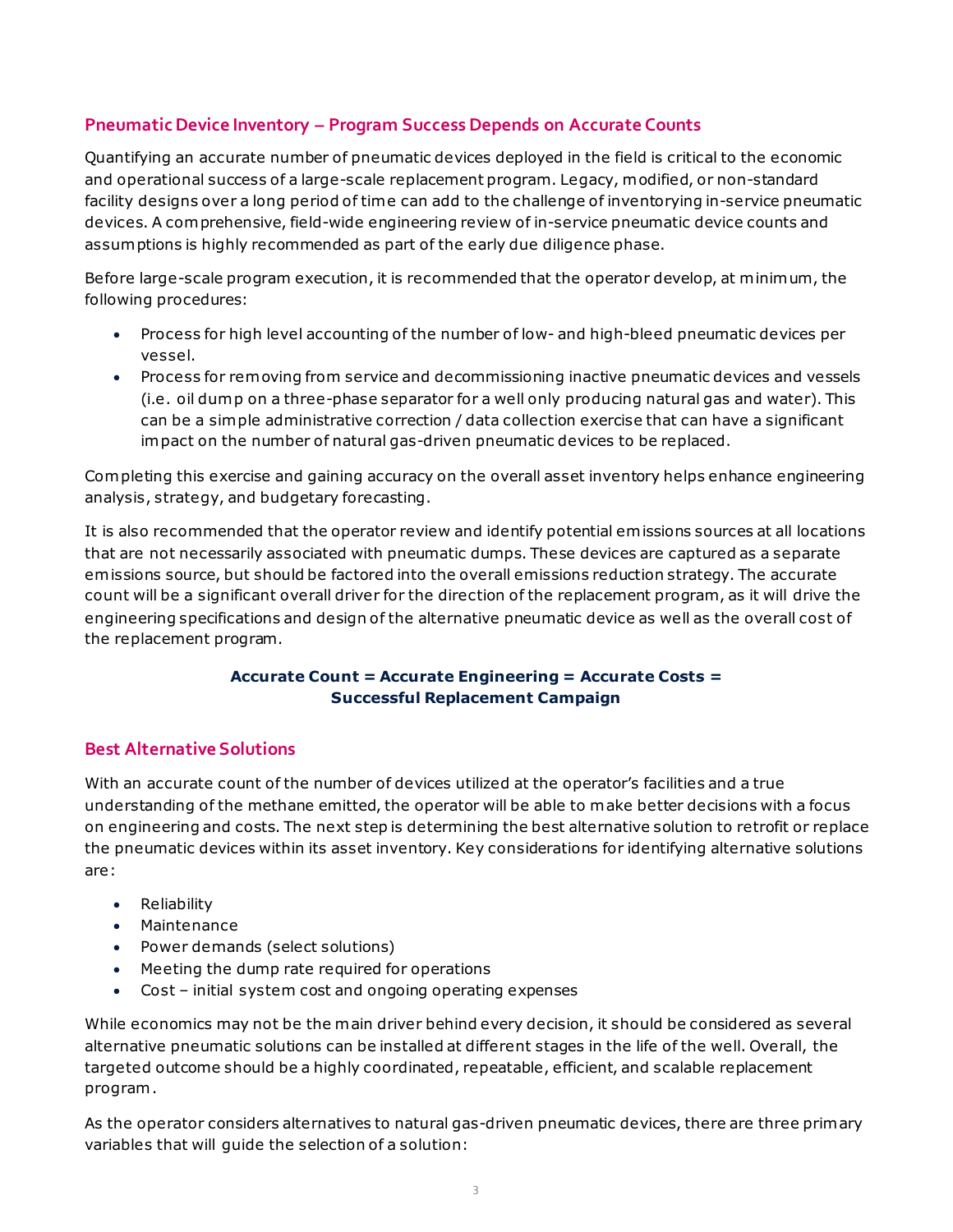- Pneumatic device counts on the site
- Produced liquid volumes (equates to number of dump cycles)
- Ancillary pneumatic devices (such as pumps and blow cases)

EQT has identified three alternatives to its natural gas-driven pneumatic devices: Compressed Air, Nitrogen, and Electric Drives.



*The compressed air system is housed in a shed, which helps prevent freezing in the winter.*

#### **COMPRESSED AIR**

Compressed air systems utilize dried air to power pneumatic devices instead of natural gas, eliminating the methane emissions that would otherwise be generated when the device vents. The compressed air system requires a robust power source, gas dryer, volume tank, and filter, which can lead to the overall initial cost being significantly higher than other options.

Compressed air is typically used for locations with high pneumatic device count pads due to the high instrument air volume and power demands. Although initial system cost is high, the replacement cost per pneumatic device is lower on these locations because all devices are air actuated. At EQT, sites with 24 or more pneumatic devices and high produced liquid volume are candidates for a compressed air system.

Available power supply to each site also is an important consideration. For remote sites, the power generation system must be capable of operating the air compressor, site electronics, and controls. In some instances, existing power generation may meet these requirements. For sites that have access to commercial power, initial system costs can be reduced by 50% per facility due to not having to purchase power generation.

EQT evaluated three compressor types for compressed air systems – scroll, screw, and reciprocating. Each of these technologies has unique ideal run conditions, expected run life, and maintenance expenses (OPEX). Operators should explore all three technologies to determine which is best for their specific application and program. EQT's preferred compressor type is the reciprocating compressor, as it has a higher discharge pressure to provide additional stored air volume, can run intermittently, has high efficiency, lower initial cost, and minimally invasive maintenance.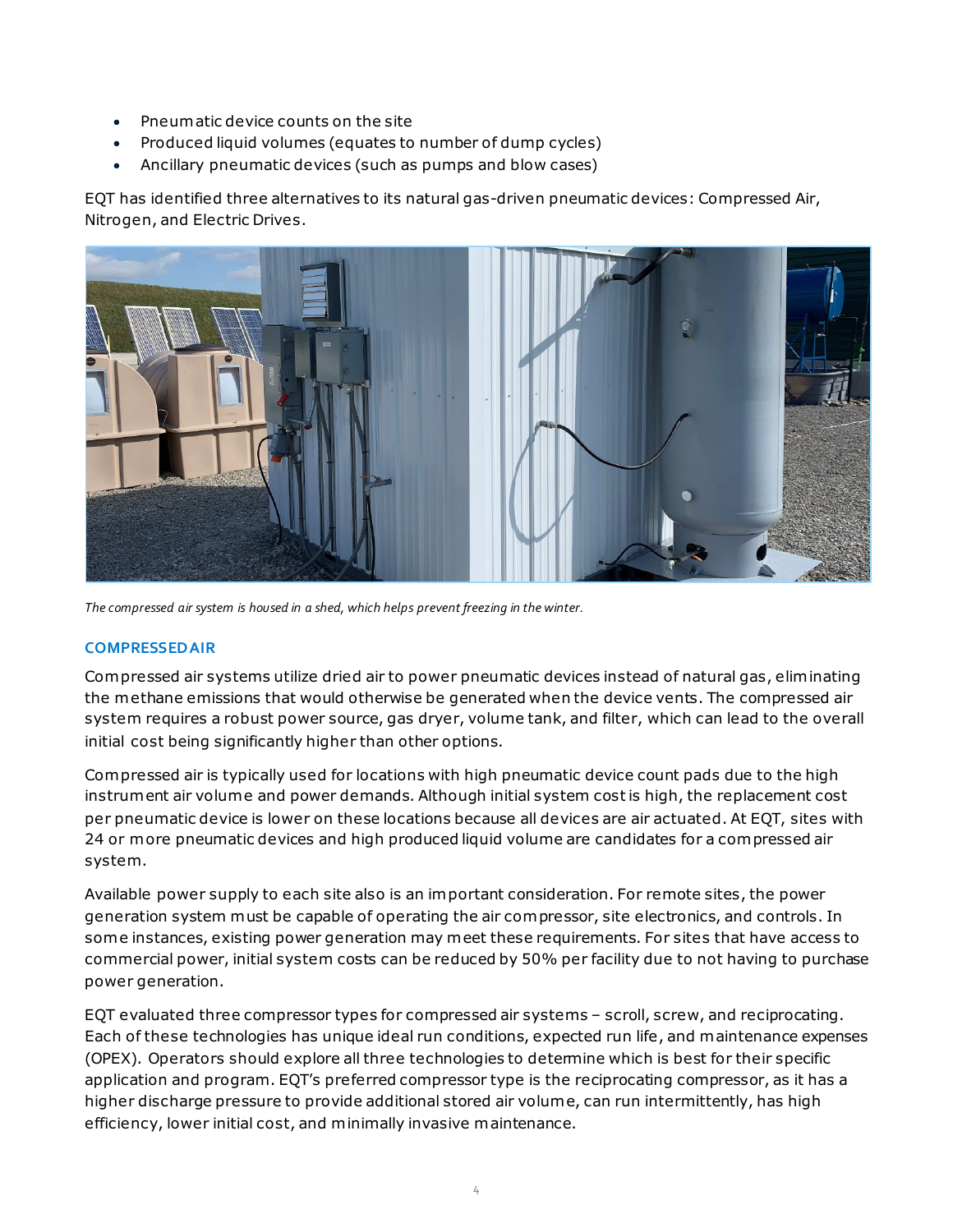The following pros and cons should be considered when selecting **compressed air** as the pneumatic device replacement solution:

- Pros
	- Inert air
	- Removal of freezing issues with sufficient air dryer design
	- Minimal maintenance costs
- Cons
	- High initial capital cost (\$60K-\$110K, depending on power supply needs)
	- Single failure point with loss of compression
	- Hazards associated with introducing oxygen into part of the process stream

#### **NITROGEN**

Nitrogen provides a feasible alternative to operating pneumatic devices when power is not available to run air compressors, or actuators are not capable of going fully electronic. There are several methods of supplying nitrogen to pneumatic devices: compressed cylinders, bulk nitrogen trucks, and MicroBulk.

While utilizing nitrogen has a lower initial capital cost than compressed air or electric drives, it may have a higher long-term operational expense due to the need for regular replenishment of nitrogen to the site. The low initial cost makes nitrogen an attractive option in many scenarios, but overall is recommended for pads with two combinations of liquid production rate and pneumatic device count:

- Nitrogen Candidate A: 0-10 Barrels of fluid per day (entire pad production) with no consideration for number of pneumatic devices.
- Nitrogen Candidate B: 10–50 Barrels of fluid per day (entire pad production) with less than 24 pneumatic devices on the pad.

The following pros and cons should be considered when selecting **nitrogen** as the pneumatic device replacement solution:

- Pros:
	- Inert gas
	- Removal of freezing issues
	- Less nitrogen replenishment for smaller pads
	- Low initial capital cost <\$20,000
	- Little to no maintenance
- Cons:
	- Hazardous in confined space
	- Monthly operating expense up to \$1,500/month (depending on nitrogen consumption)
	- Regular nitrogen replenishment required
	- Continuous low rate nitrogen flash loss when using liquid nitrogen in addition to vent loss

#### **ELECTRIC DRIVEN ACTUATION**

Electric-drive systems provide multiple advantages for reliability, remote monitoring, and operation of the dump valve. These systems leverage the use of small electrical motors to operate actuators attached to control valves. Electric drives can be installed with a new valve or mounted independently onto a preexisting valve to retrofit a pneumatic drive. The additional advantage of these electric actuators is that they can be integrated into existing controls to allow for remote operations such as throttling production rates in response to downstream pressure fluctuations. The disadvantage of these systems is the overall expense is relatively high and very linear with the number of pneumatics on the facility (as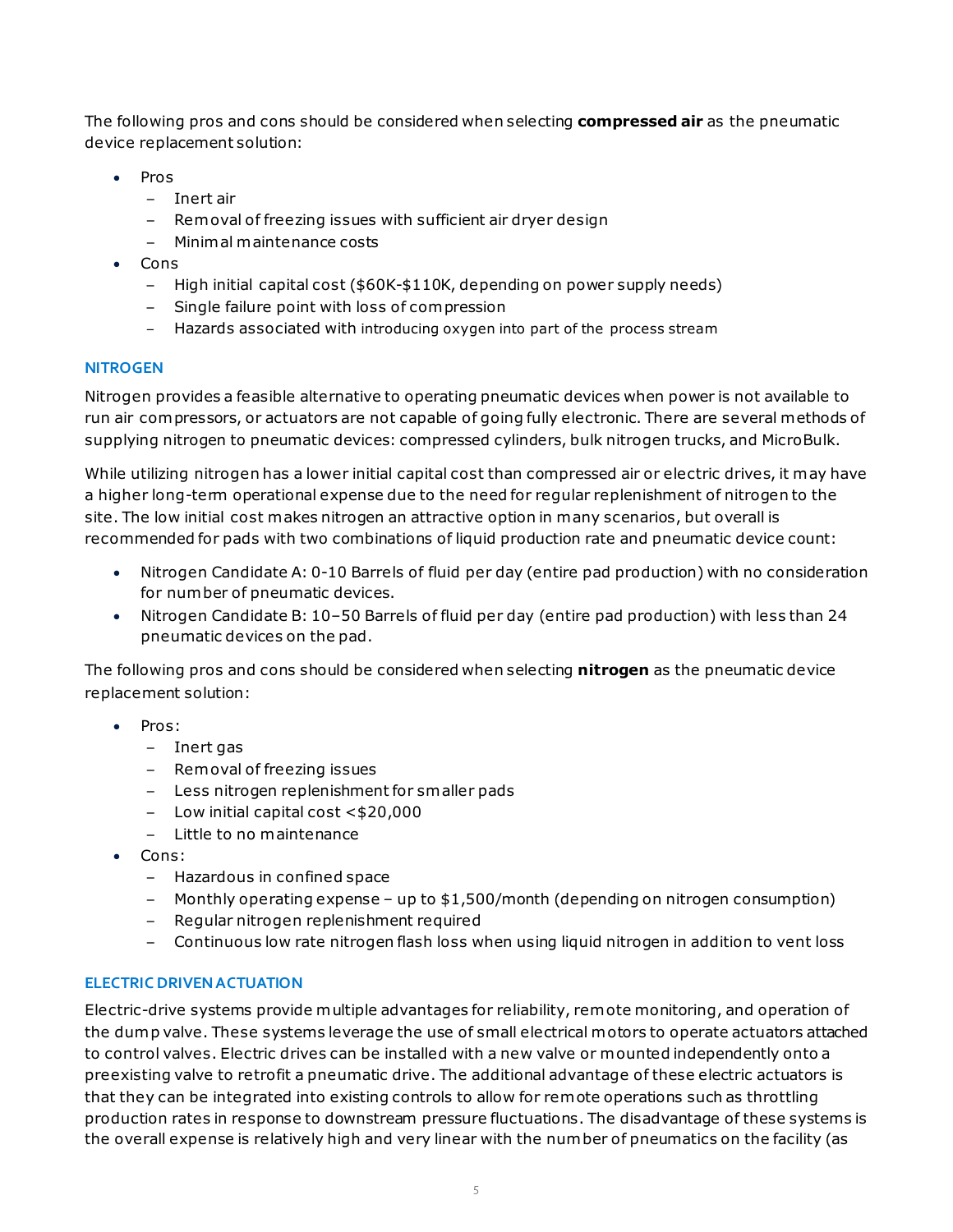the number of pneumatic devices increases, so does the overall cost). Overall, it is recommended that electric-drive actuators be installed on pads with a reduced valve count and higher production.

• Electric Driven Actuation Candidate: Greater than 50 Barrels of fluid per day (entire pad production) with less than 24 pneumatic devices on the pad.

Wells in the early life of production are typically strong candidates for electric drive systems. Additionally, internal data shows that a well's actual pneumatic methane emissions are highest during the first 12-18 months of production due to more frequent device actuations as result of higher liquid volumes. As a result, EQT has made it a best practice to install electric-drive systems on equipment for all new well developments.

The following pros and cons should be considered when selecting **electric-driven actuation** as the pneumatic device replacement solution:

- Pros
	- Leverage valves that are in place
	- Increased control point
	- Throttling production capability
	- Lower maintenance cost
- Cons
	- Increased cost
	- Power consumption
	- Cross functional team for upsets

### **Solution Comparison**

A thorough economic comparison should be completed for all scenarios prior to securing project funding. Since nearly all facilities are unique, a per-location determination is recommended and will likely point toward a mix of some or all the methods detailed above. Locations can be "bucketed" into groupings that share similar characteristics to analyze dozens of locations in a relatively short period of time.

An example of location "buckets" includes:

- Wet gas (condensate) facilities
	- Conducive to compressed air or nitrogen alternatives from calculated GHG emissions due to condensate flash and other fugitive emissions as well as large quantity of pneumatic devices required for condensate facilities and processing.
- Low well count, dry gas facilities (no dehydration or other ancillary equipment)
	- Favorable to electric-drive actuators due to low pneumatic device count and limited rework.
- High well count, dry gas facilities (with dehydration or other ancillary equipment)
- Favorable to compressed air or nitrogen systems due to high volume of pneumatic devices on location simply due to total well count (scalable), plus emissions control equipment typically installed for dehydration systems and other ancillary equipment.

Table 1 provides a high-level summary of the operating parameters for each solution.